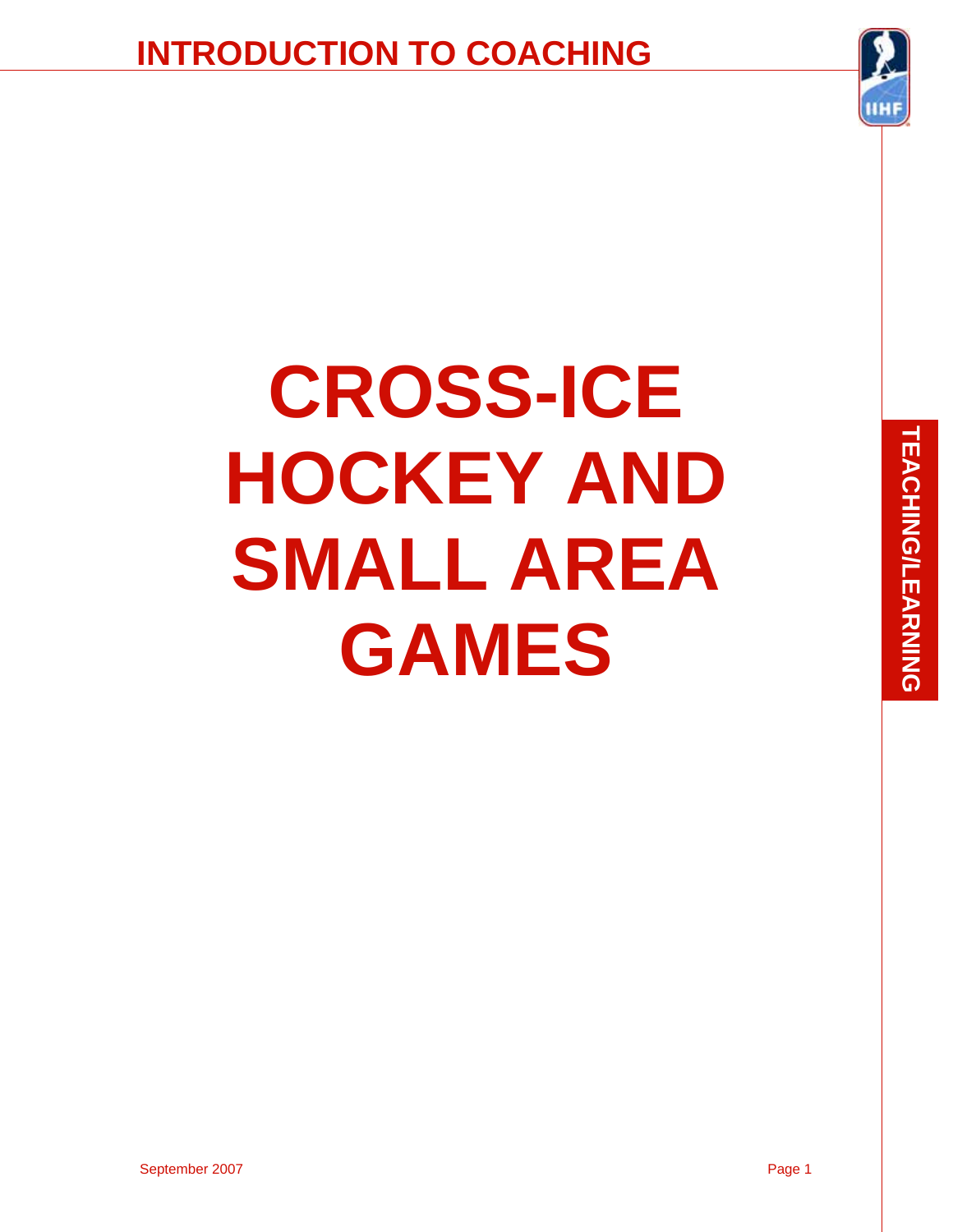

### **CROSS-ICE HOCKEY AND SMALL-AREA GAMES**

Cross-ice hockey or Small-area games, simply defined are technical and game-like competitive drills that use a playing surface that has been reduced in size and allows players to practice their hockey skills.

Small-area hockey actually has been around for as long as the game has been played. When players played on a pond did they use an ice surface 60 metres x 30 metres? No, they played in a small area that developed and sharpen their skills without the rules of off-sides, icing, penalties, face-offs, etc. Somehow coaches have moved away from this idea of practicing and playing in an environment with little control or structure, to one with greater control.

Many of the greatest hockey players to ever play the game will attribute their success to growing up playing on the ponds and not in highly controlled practices!

When the playing surface is reduced in size, young players are being correctly prepared for the speed and quickness they will encounter as they grow older. Can you imagine a child eight and under playing basketball using a ten foot basket? Cross–ice develops a positive environment, increases puck handling, and teaches puck protection by forcing players to play in smaller, confined areas.

### **Practice**

For practicing it means that more players are on the ice but the group sizes are smaller. With more players on the ice it reduces the costs of the individual player for practicing.

This increases the ice usage and the efficiency of the practice by increasing the activity level of the individual player during the practice as their involvement time grows. Time spent waiting in line for the next chance to go is greatly reduced.

Players have more time with the puck for puck handling, passing and shooting. Drills are designed to focus on multiple skills and situations, increasing puck touches and situational repetition. On top of this the goalkeepers are more involved in the drills and get more shots to stop.

Practicing cross-ice and in small area's this is beneficial for players of all ages and levels and they have fun.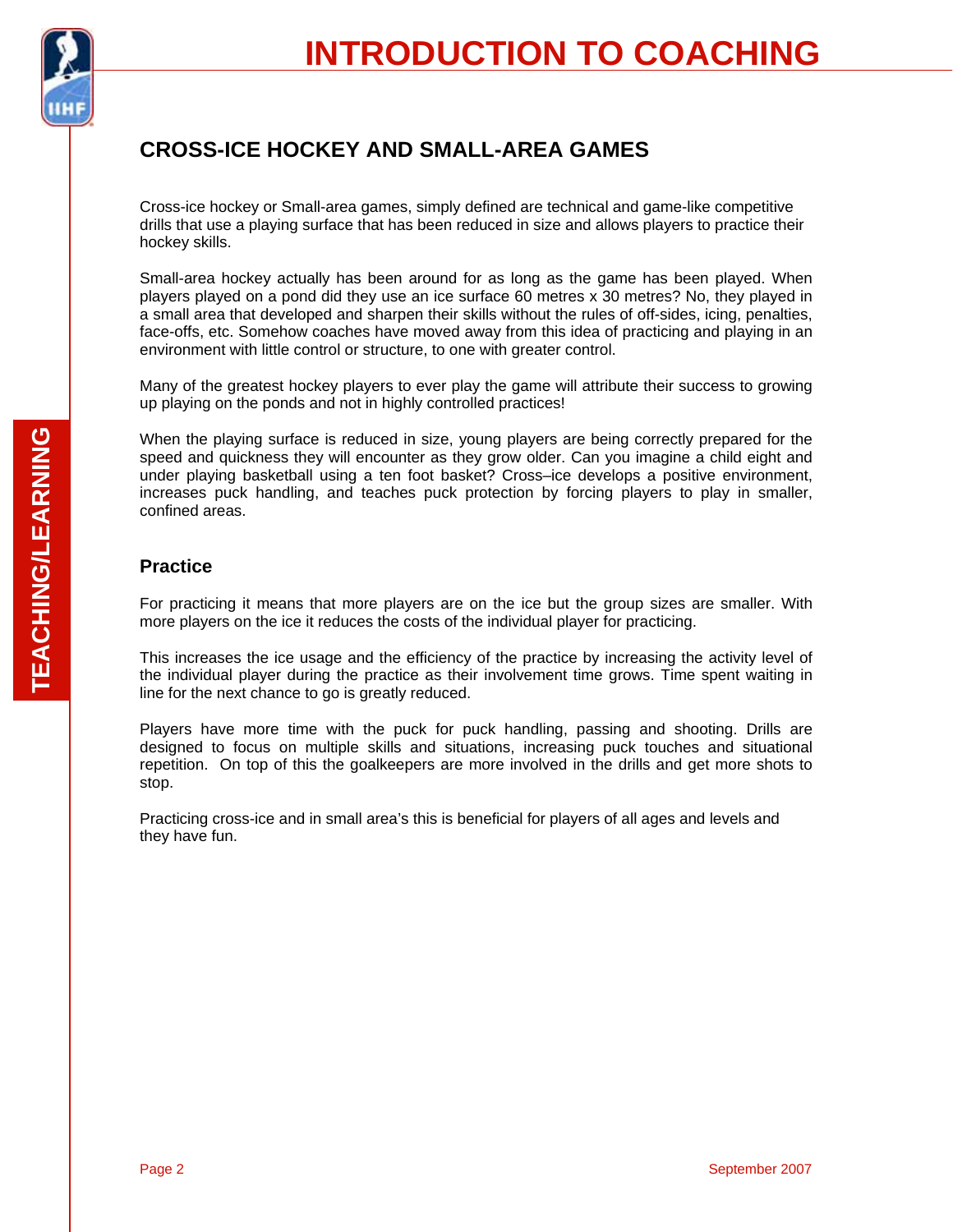### **INTRODUCTION TO COACHING**



### **Play**

The key playing benefits of cross ice are that it promotes creativity, creates an environment for self-learning hockey, increased player participation, speeds up the learning process, improves decision making skills so the player reads and acts quicker, maximizes skill learning and development, increases tempo, creates a positive environment and a passion to play.

In small area games, players control the puck in tight situations and will typically have more shots on goal than in any normal drills – all while competing at game pace and having fun! This is a more competitive practice environment and players develop game strategies to make better decisions. Finally it reduces the need for traditional conditioning drills.

Many countries and National Associations have now included cross-ice hockey into league play at the Under 10 age group. At any level of play, an average player may only have control of the puck for a few seconds during the course of a game. In a small area game, that same player may have over a minute of puck-possession time over 6-7 shifts in one 10 minute game. One crossice game can have the development benefits of 10 -12 full ice games because of the closeness of the players to the puck and constant action.

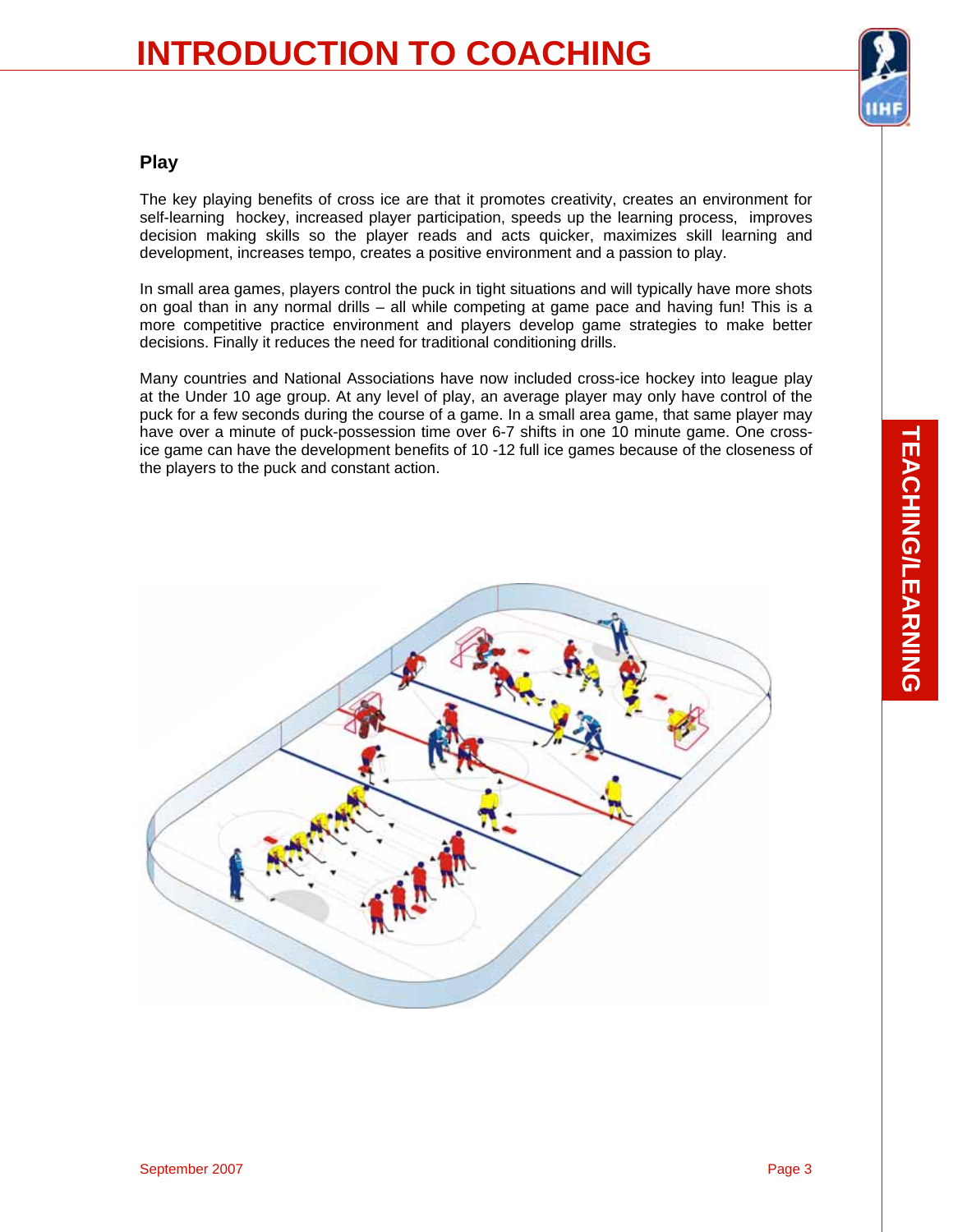

### **Advantages of Cross-Ice Practicing and Playing**

The IIHF Learn To Play Program is based on a model of practicing and playing hockey across the width of the ice surface, instead of along the full length of the ice surface. This cross-ice practicing and playing model has been used in many of the leading hockey nations in the world for a number of years and has stood the test of time. It has been shown that children who begin their ice hockey training in this environment have an outstanding hockey experience.



Parents may ask the question "Why should my child play cross-ice, what will they learn?" and say "I want my child playing on full-ice like the professionals do" That is the point, children are not adults, they see the world differently and learn differently to adults.

Let's think about a child trying to skate with a puck from one end of the rink to the other.

- How long will this take? How much energy will this require?

In which situation will the child be more involved in a game?

 In the close space of the smaller cross-ice surface or the wide-open area of the full-ice surface?

A study of hockey games played on the full-ice surface by George Kingston found:

- In a sixty minute running time hockey game between 6-8 year old children, the average player had possession of the puck for 20.7 seconds
- Top professional players were also timed and no player exceeded 85 seconds of puck possession time
- Youth players had an average of less than 0.5 shots per game and professional players only 1.5 shots
- In a sixty-minute children's game the actual playing time of the game was 20 minutes and 38 seconds
- Individual players are on the ice every third or fourth shift resulting in even less ice time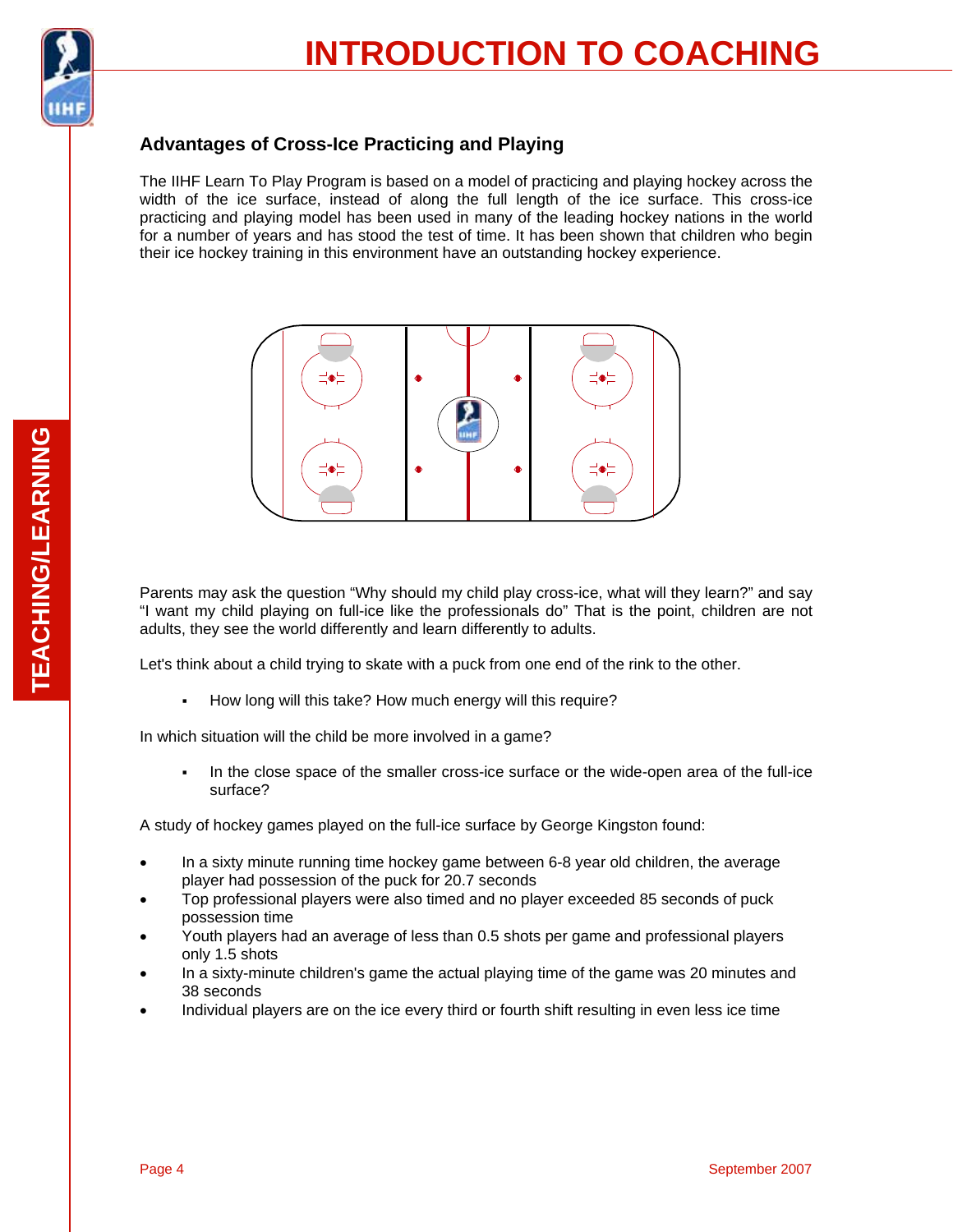## **INTRODUCTION TO COACHING**



The study concluded that:

- For young players in the "full-ice game model" of development, the youngest players would require between 180 games to have 60 minutes of actual puck possession time to execute their stick handling, passing, pass receiving and shooting skills
- Professional players would require 60 games to ensure 60 minutes of puck control skill development
- Many youth players never touched the puck in the game

### **Practicing**

- Children have more energy with which they can improve their skills when they are skating 30 meters across the ice surface instead of 60-meter length of the ice surface
- Group sizes become smaller this means learning and teaching become more effective
- Drills designed according to the varying skill levels of players within the group are easier to organize
- More puck contact resulting in improved puck control skills.
- More repetition/frequency in drills in one ice session.
- Decision-making skills are enhanced,
- More decisions must be made more frequently at a higher tempo.

### **Playing**

- Increased puck possession time for each player.
- Individual technical skills develop more quickly.
- More ice time for each player.
- Children remain active between their shifts with various activities in the neutral zone.
- Each player's activity increases greatly.
- Scoring skills are enhanced since the players have more shooting opportunities
- The goalkeeper's reading of the game and reaction to changing game situations becomes more effective.
- More repetition for goalkeepers.
- The game is full of continuously changing situations.
- The speed in playing situations increases, which will require quicker mental and physical reactions by the players
- Due to increased tempo, all of the team members take part in solving the playing situations, which leads to a sharing of responsibilities between the players.
- Hockey sense, or understanding the principles of the game, is being developed at a young age.
- There are no unnecessary breaks in the game.